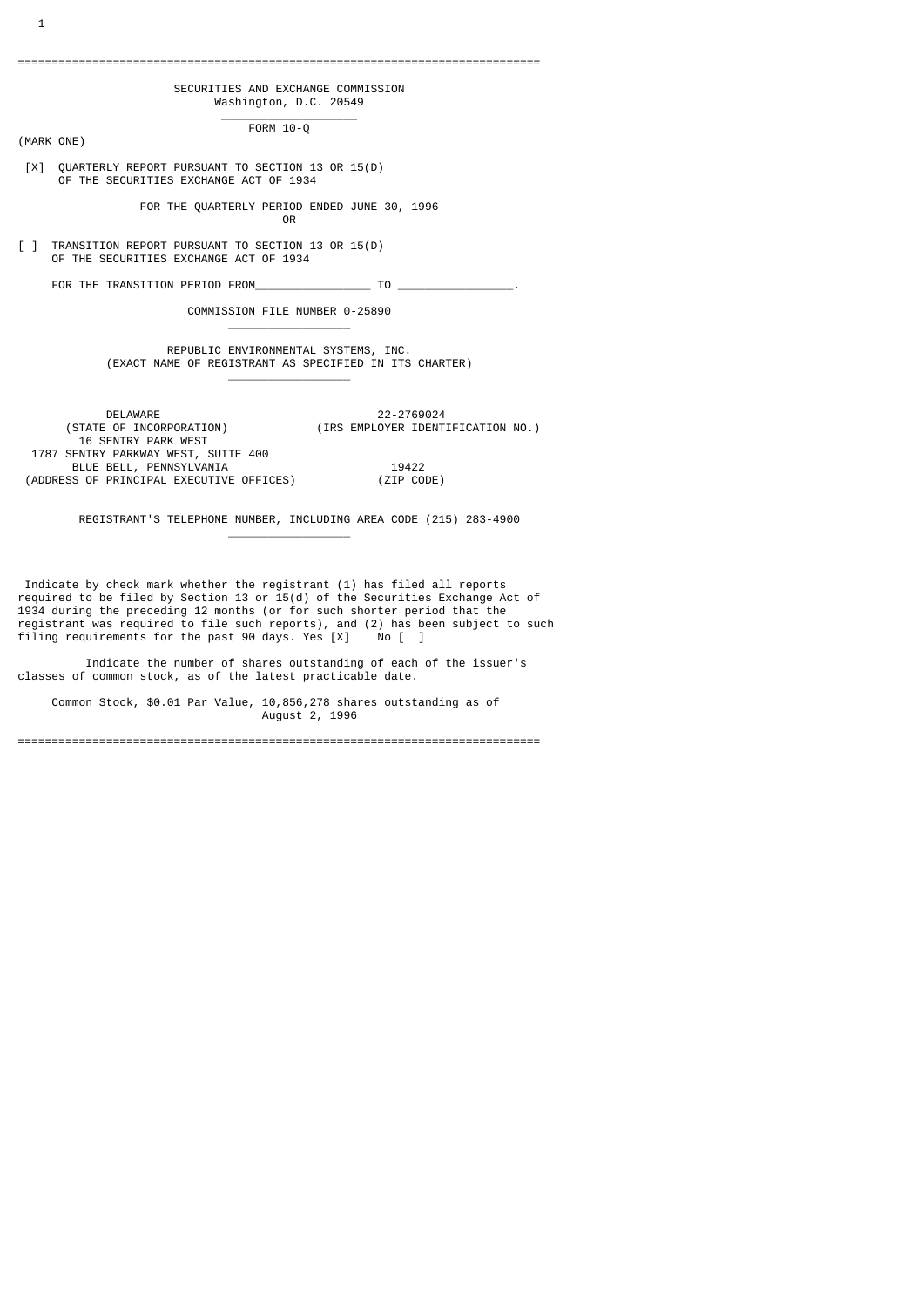# PART I - Financial Information

| Item 1. Financial Statements:                                                                                                                                                                                                  |    |
|--------------------------------------------------------------------------------------------------------------------------------------------------------------------------------------------------------------------------------|----|
| Consolidated Balance Sheets as of June 30, 1996 and December 31, 1995                                                                                                                                                          |    |
| Consolidated Statements of Operations for the three and six months ended                                                                                                                                                       |    |
|                                                                                                                                                                                                                                |    |
| Consolidated Statements of Cash Flows for the six months ended                                                                                                                                                                 |    |
|                                                                                                                                                                                                                                |    |
|                                                                                                                                                                                                                                |    |
| Item 2. Management's Discussion and Analysis of Financial Condition and Results of Operations                                                                                                                                  |    |
| PART II - Other Information                                                                                                                                                                                                    |    |
| Item 1. Legal Proceedings research research research research research research research research research res                                                                                                                 | 10 |
| Item 4. Submission of Matters to a Vote of Security Holders                                                                                                                                                                    | 10 |
| Item 5. Other Information the state of the state of the state of the state of the state of the state of the state of the state of the state of the state of the state of the state of the state of the state of the state of t | 10 |
|                                                                                                                                                                                                                                | 10 |
|                                                                                                                                                                                                                                | 11 |

en de la provincia de la provincia de la provincia de la provincia de la provincia de la provincia de la provi ----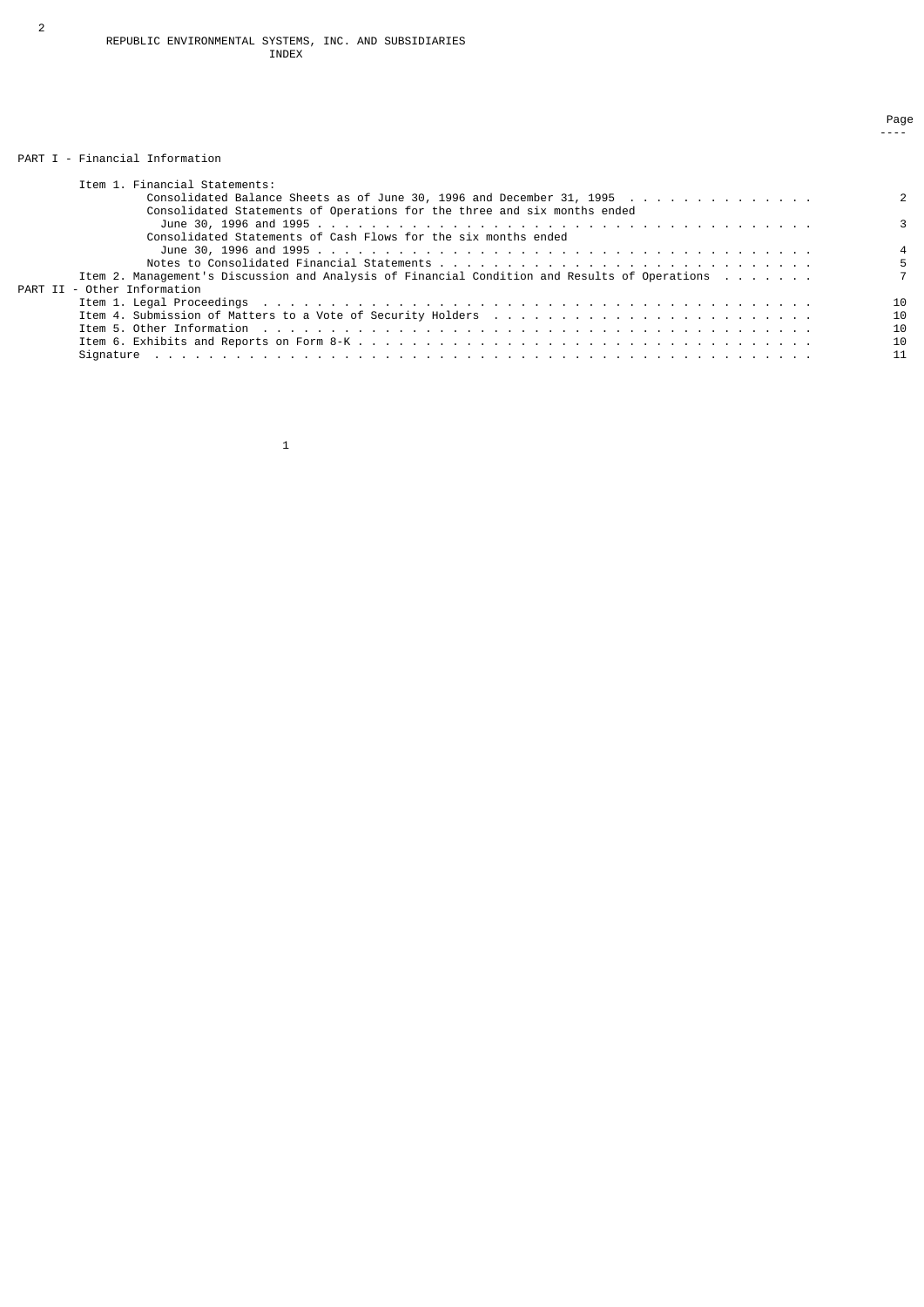### REPUBLIC ENVIRONMENTAL SYSTEMS, INC. AND SUBSIDIARIES CONSOLIDATED BALANCE SHEETS (IN THOUSANDS)

| <b>ASSETS</b>                                                                                                                                                                                                                                 | June 30,<br>1996                      | December 31,<br>1995                                               |
|-----------------------------------------------------------------------------------------------------------------------------------------------------------------------------------------------------------------------------------------------|---------------------------------------|--------------------------------------------------------------------|
|                                                                                                                                                                                                                                               | (Unaudited)                           |                                                                    |
| <b>CURRENT ASSETS</b>                                                                                                                                                                                                                         |                                       |                                                                    |
| Accounts receivable, less allowance for doubtful accounts of                                                                                                                                                                                  | \$2,442                               | \$3,255                                                            |
|                                                                                                                                                                                                                                               | 6,184<br>1,625<br><u>.</u>            | 7,614<br>1,445<br><u> - - - - - - - -</u>                          |
| Goodwill, net of accumulated amortization of \$1,326 and \$1,187,                                                                                                                                                                             | 10,251<br>20,322<br>8,984             | 12,314<br>19,469<br>9,109                                          |
|                                                                                                                                                                                                                                               | 868<br>.                              | 858<br>---------                                                   |
|                                                                                                                                                                                                                                               | \$40,425<br>========                  | \$41,750<br>========                                               |
|                                                                                                                                                                                                                                               |                                       |                                                                    |
| LIABILITIES AND STOCKHOLDERS' EQUITY<br><b>CURRENT LIABILITIES</b>                                                                                                                                                                            |                                       |                                                                    |
| Notes pavable<br>Current maturities of long-term debt and capitalized lease                                                                                                                                                                   | \$2,516<br>1,991<br>403<br>423        | \$2,568<br>2,825<br>193<br>507                                     |
| obligations<br>and the contract of the contract of the contract of the contract of the contract of the contract of the contract of the contract of the contract of the contract of the contract of the contract of the contract of the contra | 1,759<br>60<br>---------              | 1,999<br>56<br>--------                                            |
| TOTAL CURRENT LIABILITIES<br>Long-term debt and capitalized lease obligations, net of current maturities<br>Accrued environmental costs, net of current portion $\cdots$ , $\cdots$ , $\cdots$ , $\cdots$                                     | 7,152<br>454<br>1,810<br>2,437<br>257 | 8,148<br>618<br>1,790<br>2,344<br>- 257<br><u> - - - - - - - -</u> |
|                                                                                                                                                                                                                                               | 12,110<br><u>.</u>                    | 13, 157<br>.                                                       |
|                                                                                                                                                                                                                                               |                                       |                                                                    |

# COMMITMENTS AND CONTINGENCIES

3

| STOCKHOLDERS' EQUITY                                              |          |          |
|-------------------------------------------------------------------|----------|----------|
| Common stock, par value \$0.01 per share;                         |          |          |
| 20,000,000 shares                                                 | 109      | 114      |
| authorized, 10,855,238 and 11,366,432 shares issued, respectively | 27,479   | 27,653   |
|                                                                   | 531      | 778      |
|                                                                   | 196      | 193      |
|                                                                   |          | (145)    |
|                                                                   |          |          |
|                                                                   | 28,315   | 28,593   |
|                                                                   |          |          |
| TOTAL STOCKHOLDERS' EQUITY                                        | \$40,425 | \$41,750 |
|                                                                   |          |          |
| TOTAL LIABILITIES AND STOCKHOLDERS' EQUITY                        |          |          |

The accompanying notes are an integral part of these financial statements.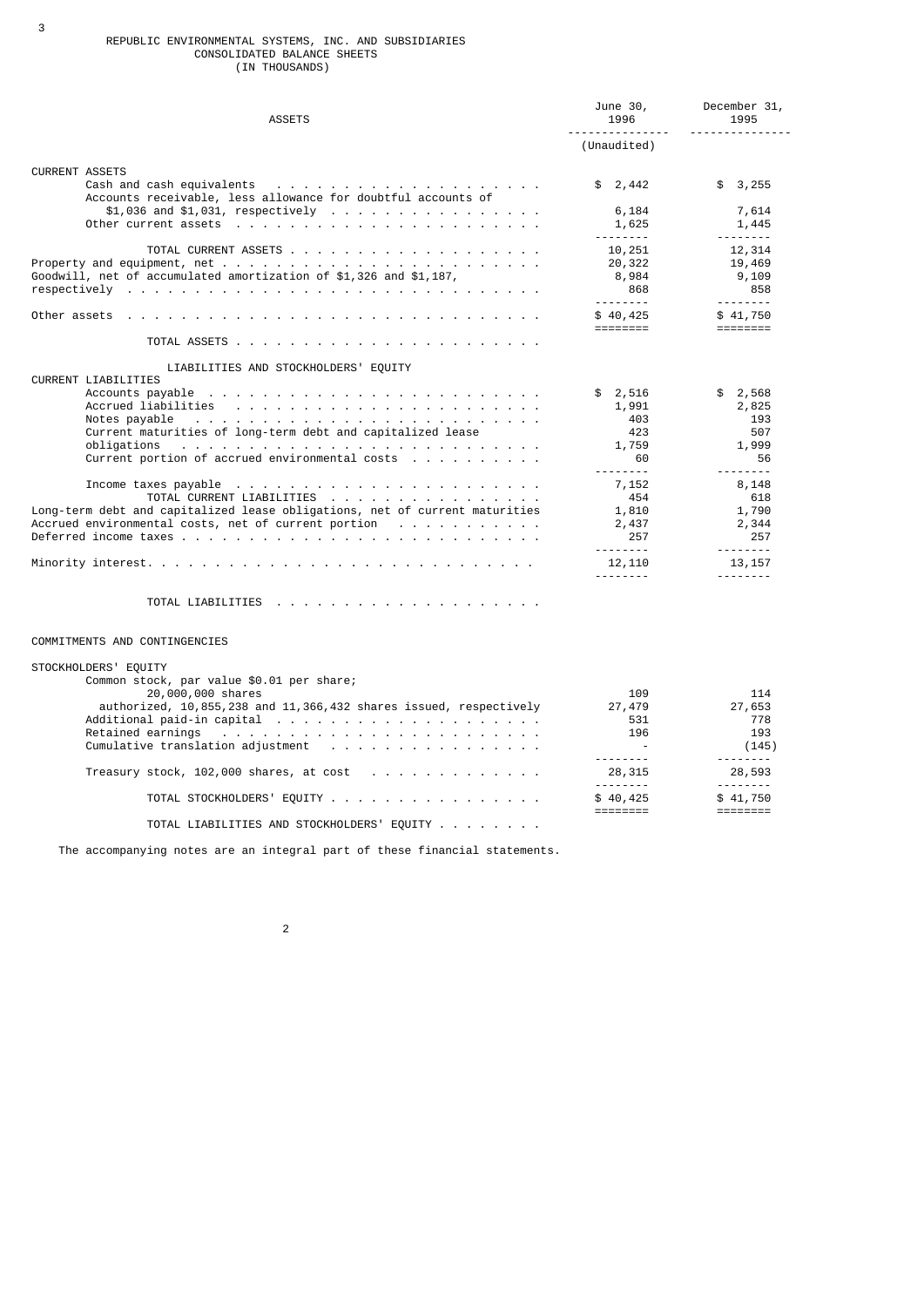#### REPUBLIC ENVIRONMENTAL SYSTEMS, INC. AND SUBSIDIARIES CONSOLIDATED STATEMENTS OF OPERATIONS (IN THOUSANDS, EXCEPT PER SHARE DATA) (UNAUDITED)

|                                                                               | Three Months Ended<br>June 30, |                                       | Six Months Ended<br>June 30,          |                                       |
|-------------------------------------------------------------------------------|--------------------------------|---------------------------------------|---------------------------------------|---------------------------------------|
|                                                                               | 1996<br>$- - - -$              | 1995<br>$- - - -$                     | 1996<br>$- - - -$                     | 1995<br>$- - - -$                     |
|                                                                               | \$7,825                        | \$13,017                              | \$15,796                              | \$25,165                              |
| Expenses:                                                                     | 5,806<br>2,284                 | 9,364<br>2,526                        | 11,849<br>4,656                       | 18,123<br>5,092                       |
| Operating income (loss) $\cdots$ $\cdots$ $\cdots$ $\cdots$ $\cdots$ $\cdots$ | (265)                          | $- - - - - - -$<br>1,127              | (709)                                 | 1,950                                 |
| Other (income) expense:                                                       | (313)<br>18                    | (53)<br>72                            | (426)<br>110                          | (118)<br>154                          |
|                                                                               | 30<br>11                       | 1,108<br>410                          | (393)<br>(146)                        | 1,914<br>708                          |
|                                                                               | $- - - - - - -$<br>19          | 698<br>\$.                            | $- - - -$<br>(247)<br>\$.             | 1,206<br>\$                           |
|                                                                               |                                | 0.06                                  | (0.02)                                | 0.11                                  |
| Weighted average common and common equivalent shares $\dots$                  | 11,325                         | 10,790<br>$=$ $=$ $=$ $=$ $=$ $=$ $=$ | 11,150<br>$=$ $=$ $=$ $=$ $=$ $=$ $=$ | 10,850<br>$=$ $=$ $=$ $=$ $=$ $=$ $=$ |

The accompanying notes are an integral part of these financial statements.

3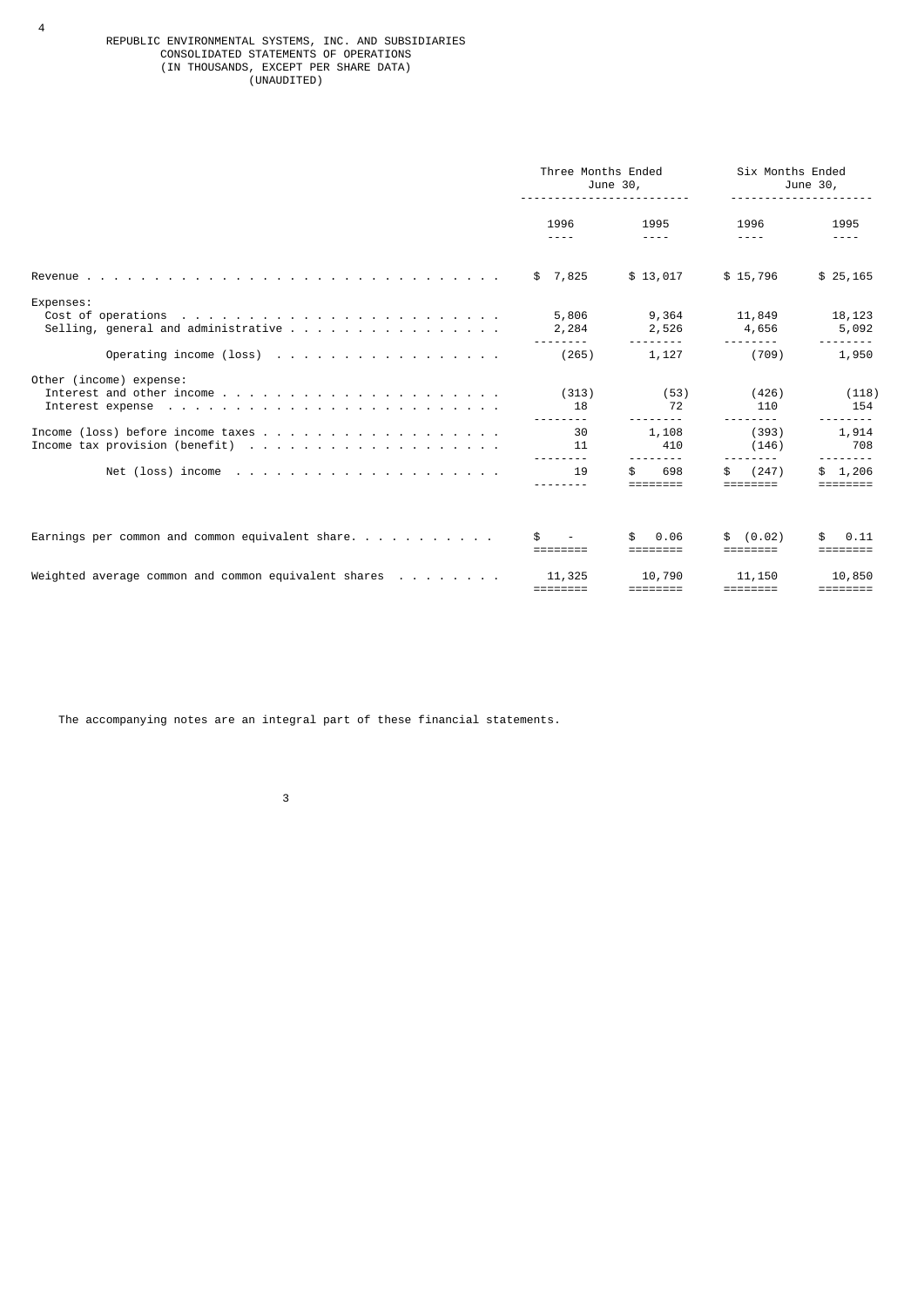#### REPUBLIC ENVIRONMENTAL SYSTEMS, INC. AND SUBSIDIARIES CONSOLIDATED STATEMENTS OF CASH FLOWS (IN THOUSANDS) (UNAUDITED)

|                                                                                                                                                                                |                             | Six Months Ended June 30, |
|--------------------------------------------------------------------------------------------------------------------------------------------------------------------------------|-----------------------------|---------------------------|
|                                                                                                                                                                                | 1996<br>$- - - - -$         | 1995<br>$- - - - -$       |
| CASH FLOWS FROM OPERATING ACTIVITIES:                                                                                                                                          |                             |                           |
| Net (loss) income $\ldots$ $\ldots$ $\ldots$ $\ldots$ $\ldots$ $\ldots$ $\ldots$ $\ldots$<br>Adjustments to reconcile net (loss) income<br>to net cash provided by operations: | \$<br>(247)                 | \$1,206                   |
| Depreciation and amortization $\cdots$ $\cdots$ $\cdots$ $\cdots$                                                                                                              | 1,078                       | 1,184                     |
| Provision for doubtful accounts                                                                                                                                                | 98                          | 424                       |
| Provision for accrued environmental costs                                                                                                                                      | 148                         | 204                       |
| Loss (gain) on the sale of equipment $\ldots$                                                                                                                                  | (64)                        | (20)                      |
| Changes in assets and liabilities -                                                                                                                                            |                             |                           |
| Accounts receivable                                                                                                                                                            | 1,337                       | 1,404                     |
| Prepaid expenses and other assets $\cdots$                                                                                                                                     | (354)                       | (537)                     |
| Accounts payable and accrued liabilities                                                                                                                                       | (1, 015)                    | (378)                     |
| Income taxes payable                                                                                                                                                           | 4                           | 144                       |
| Due to Republic Industries, Inc.                                                                                                                                               |                             | 762                       |
| Other liabilities                                                                                                                                                              | (192)                       | (1, 367)                  |
|                                                                                                                                                                                | <u> - - - - - - - - - -</u> |                           |
| Net cash provided by operations $\ldots$                                                                                                                                       | 793                         | 3,026                     |
|                                                                                                                                                                                | <u>.</u>                    | .                         |
| CASH FLOWS FROM INVESTING ACTIVITIES:                                                                                                                                          |                             |                           |
| Capital additions                                                                                                                                                              | (1, 704)                    | (2, 201)                  |
| Proceeds from the sale of equipment $\cdots$ ,                                                                                                                                 | 119                         | 41                        |
|                                                                                                                                                                                | .                           | .                         |
| Net cash used in investing activities                                                                                                                                          | (1, 585)                    | (2, 160)                  |
|                                                                                                                                                                                | <u> - - - - - - - - -</u>   | <u>.</u>                  |
|                                                                                                                                                                                |                             |                           |
| CASH FLOWS FROM FINANCING ACTIVITIES:                                                                                                                                          |                             |                           |
| Proceeds from stock options                                                                                                                                                    | 872                         |                           |
| Capital contributions from Republic Industries, Inc.                                                                                                                           | $\sim$                      | 2,191                     |
| Repayment of borrowings from Republic Industries, Inc.                                                                                                                         | $\sim$                      | (501)                     |
| Cash received from Stout-capital contribution                                                                                                                                  | 74                          | 2,454                     |
| Purchase of treasury stock                                                                                                                                                     | (895)                       | (141)                     |
| Payments of long-term debt and notes payable                                                                                                                                   | (440)                       | (3, 044)                  |
| Proceeds from long-term debt and notes payable                                                                                                                                 | 368                         | 319                       |
|                                                                                                                                                                                | <u> - - - - - - - - - -</u> | . <b>.</b>                |
| Net cash (used) provided in financing activities                                                                                                                               | (21)                        | 1,278<br><u>.</u>         |
|                                                                                                                                                                                |                             |                           |
| (DECREASE) INCREASE IN CASH AND CASH EQUIVALENTS                                                                                                                               | (813)                       | 2,144                     |
| CASH AND CASH EQUIVALENTS:                                                                                                                                                     |                             |                           |
| Beginning of period                                                                                                                                                            | 3,255                       | 1,433                     |
|                                                                                                                                                                                |                             | <u> - - - - - - - -</u>   |
|                                                                                                                                                                                | \$<br>2,442                 | \$3,577                   |
|                                                                                                                                                                                | ==========                  | ========                  |
|                                                                                                                                                                                |                             |                           |
| SUPPLEMENTAL DISCLOSURE OF CASH PAID FOR:                                                                                                                                      |                             |                           |
|                                                                                                                                                                                | 110<br>\$                   | \$<br>152                 |
|                                                                                                                                                                                | \$<br>89                    | \$<br>65                  |

SUPPLEMENTAL DISCLOSURE OF NON-CASH INVESTING AND FINANCING ACTIVITIES: Equipment purchases of \$0 and \$536 were financed in the six months ended June 30, 1996 and 1995, respectively by borrowings and capitalized lease obligations.

4

The accompanying notes are an integral part of these financial statements.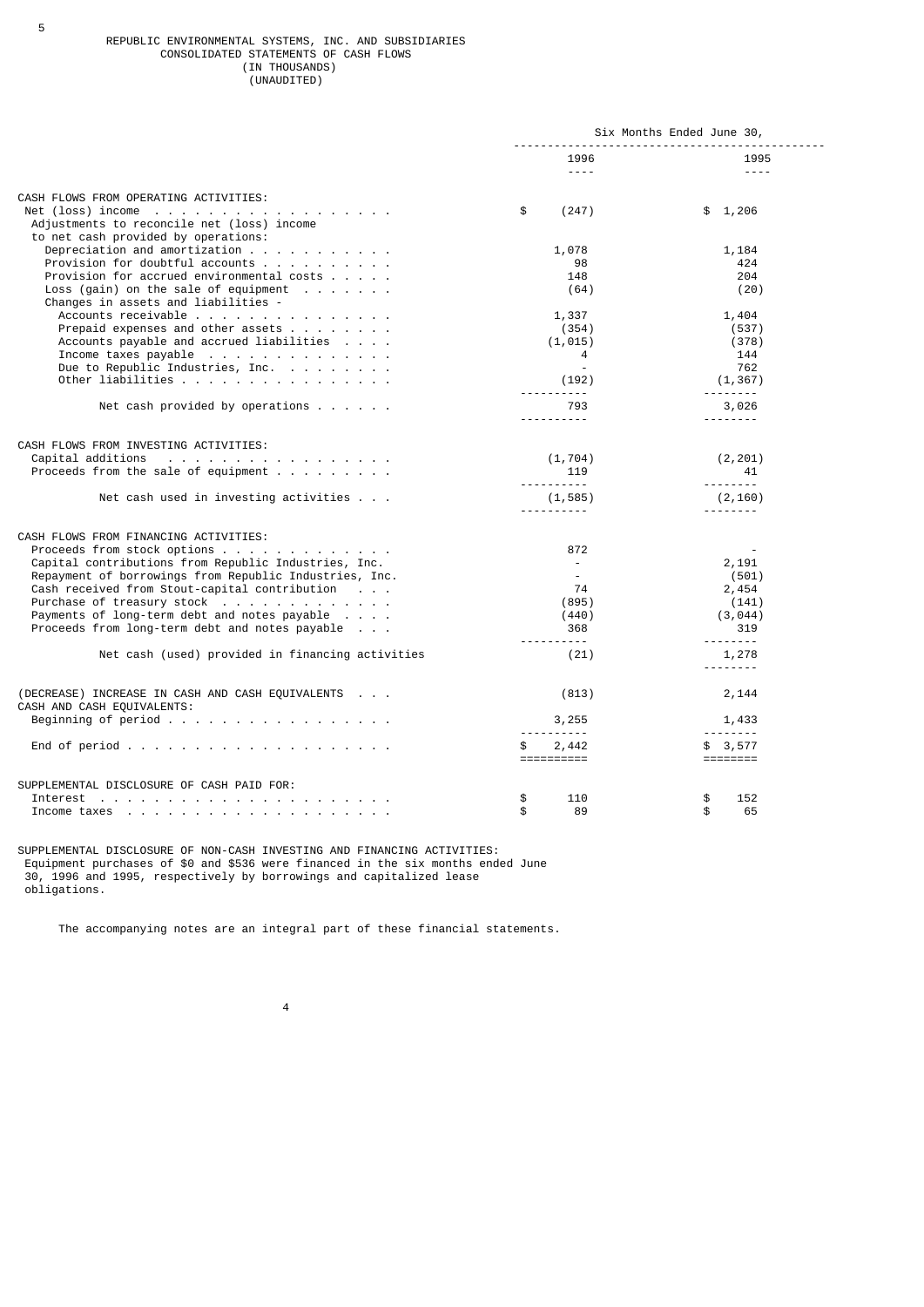#### REPUBLIC ENVIRONMENTAL SYSTEMS, INC. AND SUBSIDIARIES NOTES TO CONSOLIDATED FINANCIAL STATEMENTS (UNAUDITED)

# 1. BASIS OF PRESENTATION AND PRINCIPLES OF CONSOLIDATION

6

The accompanying unaudited consolidated financial statements at June 30, 1996 include the accounts of Republic Environmental Systems, Inc. and its subsidiaries ("RESI"), the successor to the business of Stout Environmental, Inc. ("Stout"), a Delaware corporation, acquired by Republic Industries, Inc. ("RII"), formerly Republic Waste Industries, Inc. in March 1992, as well as the accounts of Republic Environmental Systems Ltd. ("RESL") (formerly known as Great Lakes Environmental Group Ltd.), the former Canadian hazardous waste services subsidiary of RII, which was acquired by RII in July 1991 and was contributed to RESI as of the Distribution Date (collectively, the "Company"). One of RESI's subsidiaries, Republic Environmental Systems (Cleveland) (RES (Cleveland)), Inc. (formerly known as Evergreen Environmental Group, Inc.), was acquired by RII in September 1991, in a transaction separate from the Stout acquisition and was contributed to RESI in May 1993. The accounts of RESI and all its majority owned subsidiaries are included in the accompanying consolidated financial statements. All significant intercompany transactions have been eliminated.

The consolidated financial statements of RESI and its subsidiaries included herein have been prepared by RESI, without audit, pursuant to the rules and regulations of the Securities and Exchange Commission. Certain information and footnote disclosures normally included in financial statements prepared in accordance with generally accepted accounting principles have been condensed or omitted pursuant to such rules and regulations. In the opinion of RESI, the accompanying statements reflect all adjustments necessary to present fairly the financial position, results of operations and cash flows for those periods indicated, and contain adequate disclosure to make the information presented not misleading. Such adjustments are of a normal, recurring nature unless otherwise disclosed in the notes to consolidated financial statements. It is suggested that these consolidated condensed financial statements be read in conjunction with the financial statements and notes thereto included in RESI's latest annual report on Form 10-K.

Results of operations for any six month period are not necessarily indicative of the results of operations for a full year.

## 2. EARNINGS PER COMMON AND COMMON EQUIVALENT SHARE

The computation of weighted average common and common equivalent shares used in the calculation of earnings per share for the three and six months ended June 30, 1996 is shown below (in thousands):

| Three Months Ended                                                                                                     | June 30, 1996 | Six Months Ended<br>June 30, 1996 |  |
|------------------------------------------------------------------------------------------------------------------------|---------------|-----------------------------------|--|
|                                                                                                                        |               |                                   |  |
| Common shares outstanding, net of treasury shares                                                                      | 10,855<br>\$  | 10,855                            |  |
| Effect of stock options and warrants assumed exercisable<br>Effect of using weighted average common shares outstanding | 497           | 299                               |  |
| during the period $\ldots$                                                                                             | (27)          | (4)                               |  |
| Weighted average common and common equivalent shares                                                                   | 11,325<br>\$  | 11,150<br>\$.                     |  |

On June 7, 1996 the Board of Directors declared a two-for-one split of RESI's common stock, \$.01 par value per share ("Common Stock"), in the form of a 100% stock dividend, payable June 30, 1996, to holders of record on June 14, 1996. Accordingly, all prior year share and per share information contained in this Report reflects the stock split.

The difference between shares for primary and fully diluted earnings per common and common equivalent share was not dilutive for the periods presented.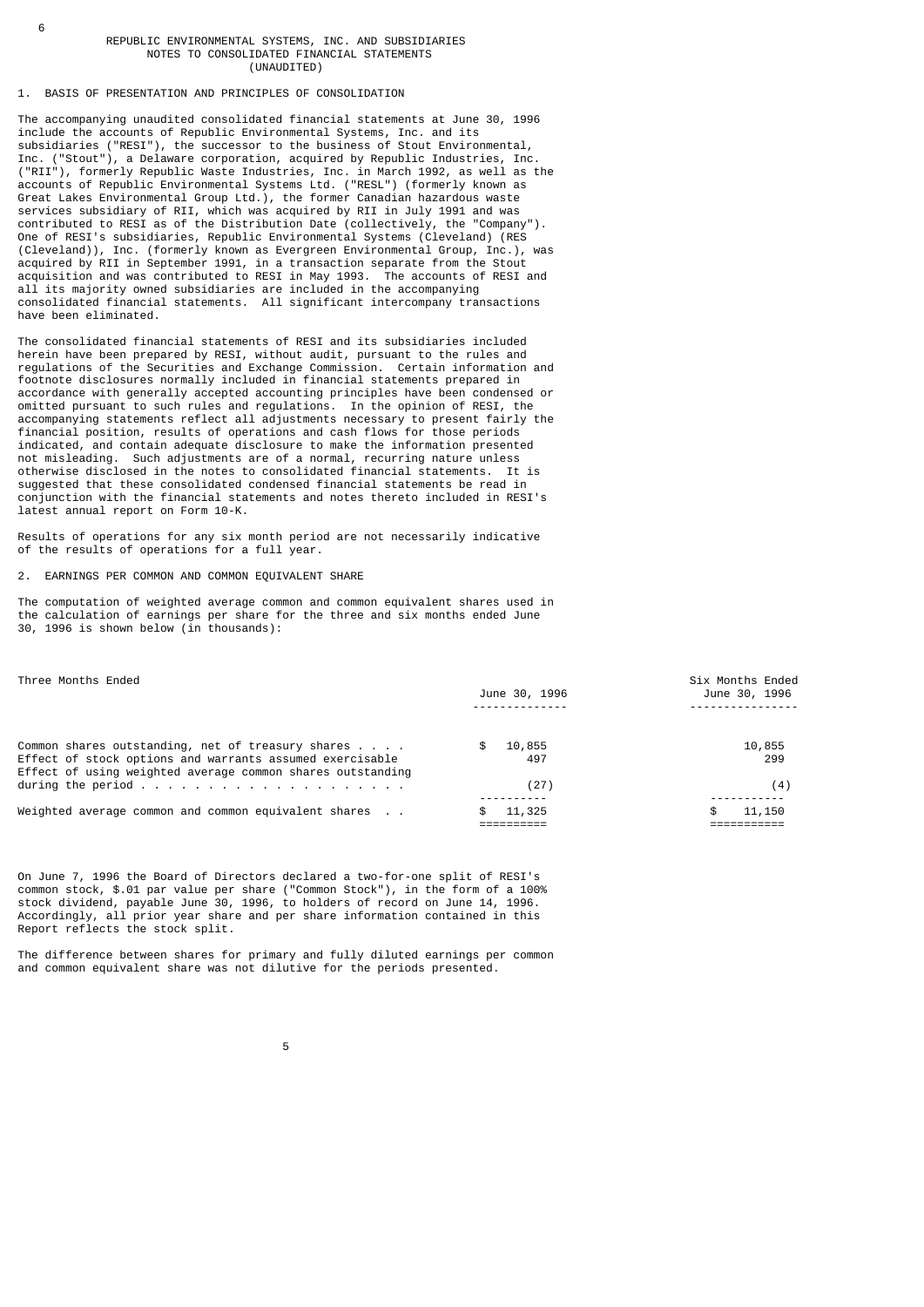### REPUBLIC ENVIRONMENTAL SYSTEMS, INC. AND SUBSIDIARIES NOTES TO CONSOLIDATED FINANCIAL STATEMENTS (UNAUDITED)

#### 3. TREASURY STOCK

In April 1995, the RESI Board of Directors authorized RESI to repurchase up to 500,000 shares or 4.6% of RESI Common Stock during 1995 as deemed appropriate by management and authorized an additional repurchase of 500,000 shares or 4.6% of RESI Common Stock in February 1996. The repurchasing of shares was intended to achieve a more favorable balance between the market supply of the shares and expected market demand, as well as establish stability in the trading market for RESI shares. Repurchases were effected at prevailing market prices from time to time on the open market prior to the negotiation of the proposed merger (see: Note 4). The last repurchase was effected by RESI on March 4, 1996 and as of such date RESI had repurchased approximately 695,842 shares of RESI Common Stock for an aggregate cost of approximately \$1,040,000. On May 9, 1996, the RESI Board of Directors authorized the retirement of the 695,842 shares of RESI Common Stock.

# 4. PROPOSED MERGERS AND STOCK PURCHASE AGREEMENTS

RESI has entered into an Agreement and Plan of Merger, dated as of May 19, 1996 pursuant to which RESI has agreed to issue 14,760,000 shares of its Common Stock (the "Merger Shares"), warrants to purchase an aggregate of 4,200,000 additional shares of RESI's Common Stock (the "Merger Warrants") at exercise prices ranging from \$2.625 to \$3,875 per share and a promissory note in the principal amount of \$4,000,000 in consideration for all of the outstanding common stock of Century Surety Company ("CSC") and Commercial Surety Agency, Inc. d/b/a Century Surety Underwriters ("CSU" and, together with CSA, the "Alliance Companies") each a wholly-owned subsidiary of Alliance Holding Corporation ("Alliance"); CSC and CSU will become wholly-owned subsidiaries of RESI upon consummation of the mergers (such transactions are hereinafter referred to collectively as the "Mergers"). In addition, the Company has agreed to issue and sell to (I) H. Wayne Huizenga 2,000,000 shares of RESI Common Stock (the "Stock Issuance Shares") and warrants to purchase 6,000,000 shares of RESI Common Stock (the "Stock Issuance Warrants") at exercise prices ranging from \$2.625 to \$3.875 per share for an aggregate purchase price of \$5,250,000 and (ii) MGD Holdings, Ltd., a Bermuda corporation controlled by Michael G. DeGroote, Chairman of the Company of RESI ("MGD Holdings"), and its assigns 2,000,000 shares of RESI Common Stock and warrants to purchase 6,000,000 shares of RESI Common Stock at exercise prices ranging from \$2.625 to \$3.875 per share for an aggregate purchase price of \$5,250,000 (such transactions are hereinafter referred to collectively as the "Stock Issuances"). The consummation of the mergers and the Stock Issuances is subject to receiving stockholder and regulatory approvals and other customary closing conditions.

As of July 31, 1996, Mr. DeGroote, through MGD Holdings, beneficially owned 5,536,000 shares of RESI Common Stock, representing approximately 49.5% of the outstanding shares of RESI Common Stock. Upon consummation of the Combination, assuming the exercise of all of the Merger Warrants and Stock Issuance Warrants in full at such time (but not the exercise of any other outstanding options or warrants), and giving effect to the issuance of the Merger Shares and the Stock Issuance Shares, Alliance and Mr. DeGroote (through MGD Holdings) will beneficially own approximately 41.4% and 29.3%, respectively, of the outstanding shares of RESI Common Stock. In addition, contemporaneously with the consummation of the Combination, MGD Holdings will enter into a voting agreement with Alliance (the "Voting Agreement") pursuant to which MGD Holdings, for a period of two years commencing as of the date thereof, will agree to vote all shares of RESI Common Stock held by it from time to time in accordance with the recommendation of the management of Alliance. Accordingly, Alliance will have the ability to control the outcome of matters submitted to a vote of the RESI stockholders, including the election of directors.

In addition to the foregoing, upon consummation of the Combination, one present member of the RESI Board of Directors, Mr. Michael J. Occhionero, will resign and the RESI Board of Directors will be enlarged to seven members. At such time, Messrs. Edward F. Feighan, Craig L. Stout and Harve A. Ferrill will be nominated by Alliance and elected to the RESI Board of Directors and Mr. Richard C. Rochon will be nominated by Alliance upon the recommendation of Mr. Huizenga and elected to the RESI Board of Directors. Mr. DeGroote will continue to serve as Chairman of the Board of RESI. Mr. Joseph E. LoConti, currently a director of RESI, is the Chairman of the Board, President and controlling shareholder of Alliance. After the consummation of the Combination, Mr. LoConti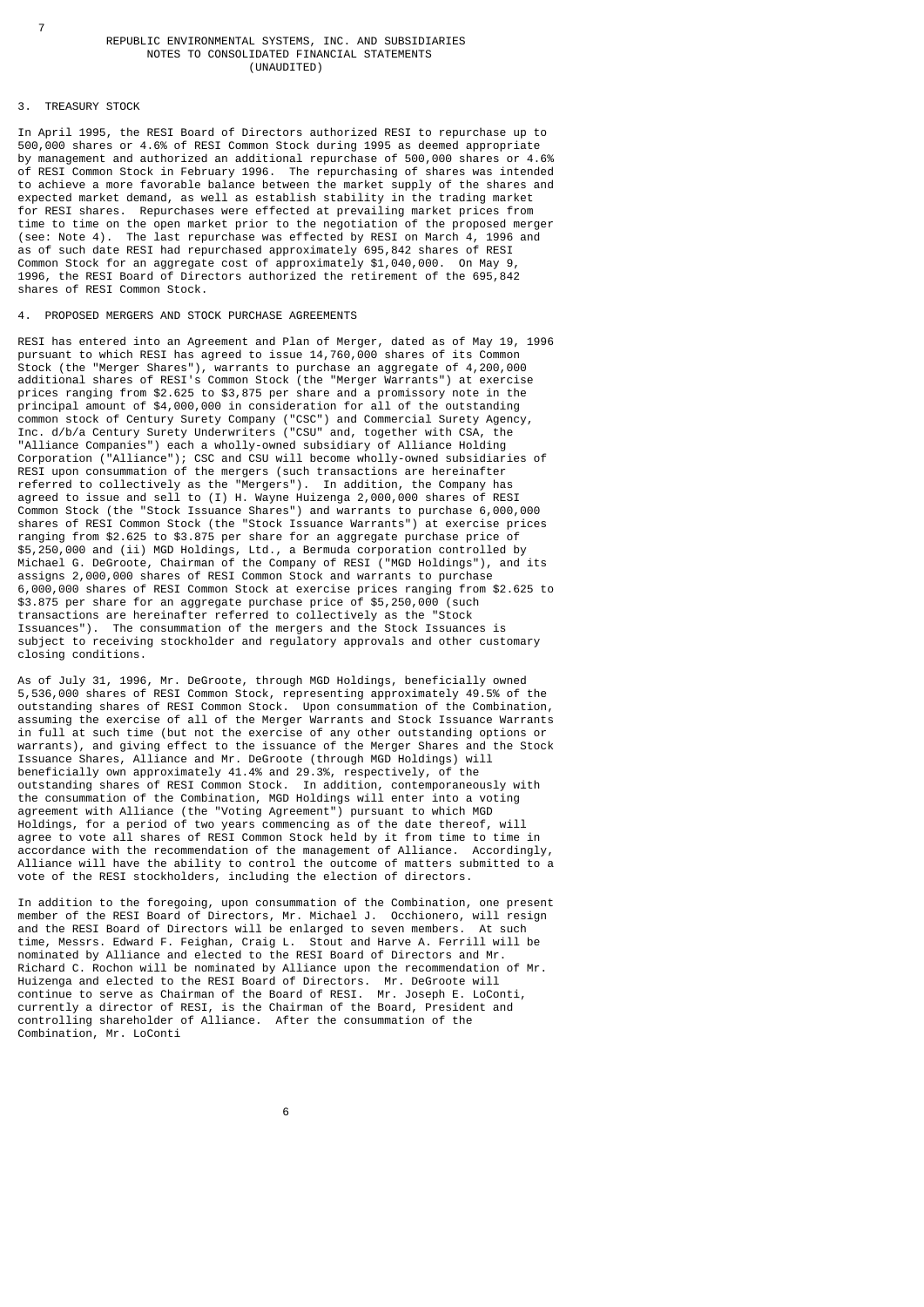will serve as Vice Chairman and a director of RESI. Consequently, Messrs. LoConti, Feighan, Stout and Ferrill to be nominated by Alliance will comprise four of the seven members of the RESI Board and, if they vote together, will have the ability to control most actions submitted to a vote of the RESI Board of Directors.

On June 10, 1996 the Board of Directors of RESI unanimously approved the adoption of amendments to Certificate of Incorporation, upon consummation of the combination, which will change the name of RESI to International Alliance Services, Inc. and to increase the number of authorized shares of RESI Common Stock from 20,000,000 to 100,000,000. Such amendments are conditioned upon the closing of the mergers and stock issuances.

On July 16, 1996, CSU announced it had entered into an agreement to acquire Environmental & Commercial Insurance Agency, Inc. ("ECI"), a small, privately held insurance agency based in Columbus, Ohio, for \$1.0 million and 192,500 shares of RESI Common Stock. The acquisition is subject to consummation of the Mergers and Stock Issuances as well as regulatory approval and execution of definitive agreements with ECI.

On July 25, 1996, the Alliance Companies announced that they had entered into agreements with Gulf Insurance Company ("Gulf"), a subsidiary of the Travelers Inc. and Midwest Indemnity Corporation of Skokie, Illinois ("Midwest"). CSC and Gulf will pool their current non-standard contract and other surety business (the "combined business"), by means of various quota share and reinsurance arrangements, CSU will act as exclusive underwriter for the combined business. The CSC component of the combined business is approximately \$5 million of surety bonds and is managed by CSU, The Gulf component of the combined business, currently approximately \$30 million of surety bonds, is now managed by Midwest. CSU will also acquire \$5.125 million of the obligations of Midwest, secured by the assets of Midwest (the "Obligations"). The Obligations include monies owed to Gulf which are estimated to be between \$3.0 million and \$3.6 million at closing. Midwest will enter into a production agreement with CSU to perform selected underwriting functions, as determined by CSU, and produce business through its approximately 100 agents and subagents throughout the United States. Further, CSU will obtain an exclusive option to purchase the assets of Midwest for \$5.1 million in cash and cancellation of the Obligations. The agreements with Gulf and Midwest are subject to completion of the Mergers and the Stock Issuances as well as execution of definitive agreements.

ITEM 2. MANAGEMENT'S DISCUSSION AND ANALYSIS OF FINANCIAL CONDITION AND RESULTS OF OPERATIONS

#### RESULTS OF OPERATIONS

8

The following table presents, for the periods indicated, the percentage relationship which certain captioned items in RESI's Consolidated Statements of Operations bear to total revenue and other pertinent data:

|                                                                                | Three Months Ended<br>June 30, |                        | Six Months Ended<br>June 30, |                        |
|--------------------------------------------------------------------------------|--------------------------------|------------------------|------------------------------|------------------------|
|                                                                                | 1996<br>----                   | 1995<br>----           | 1996<br>----                 | 1995<br>- - - -        |
| STATEMENTS OF OPERATIONS DATA:<br>Selling, general and administrative expenses | 100.0%<br>74.2<br>29.2         | 100.0%<br>71.9<br>19.4 | 100.0%<br>75.0<br>29.5       | 100.0%<br>72.0<br>20.2 |
|                                                                                | $(3.4\%)$                      | 8.7%                   | (4.5%)                       | 7.8%                   |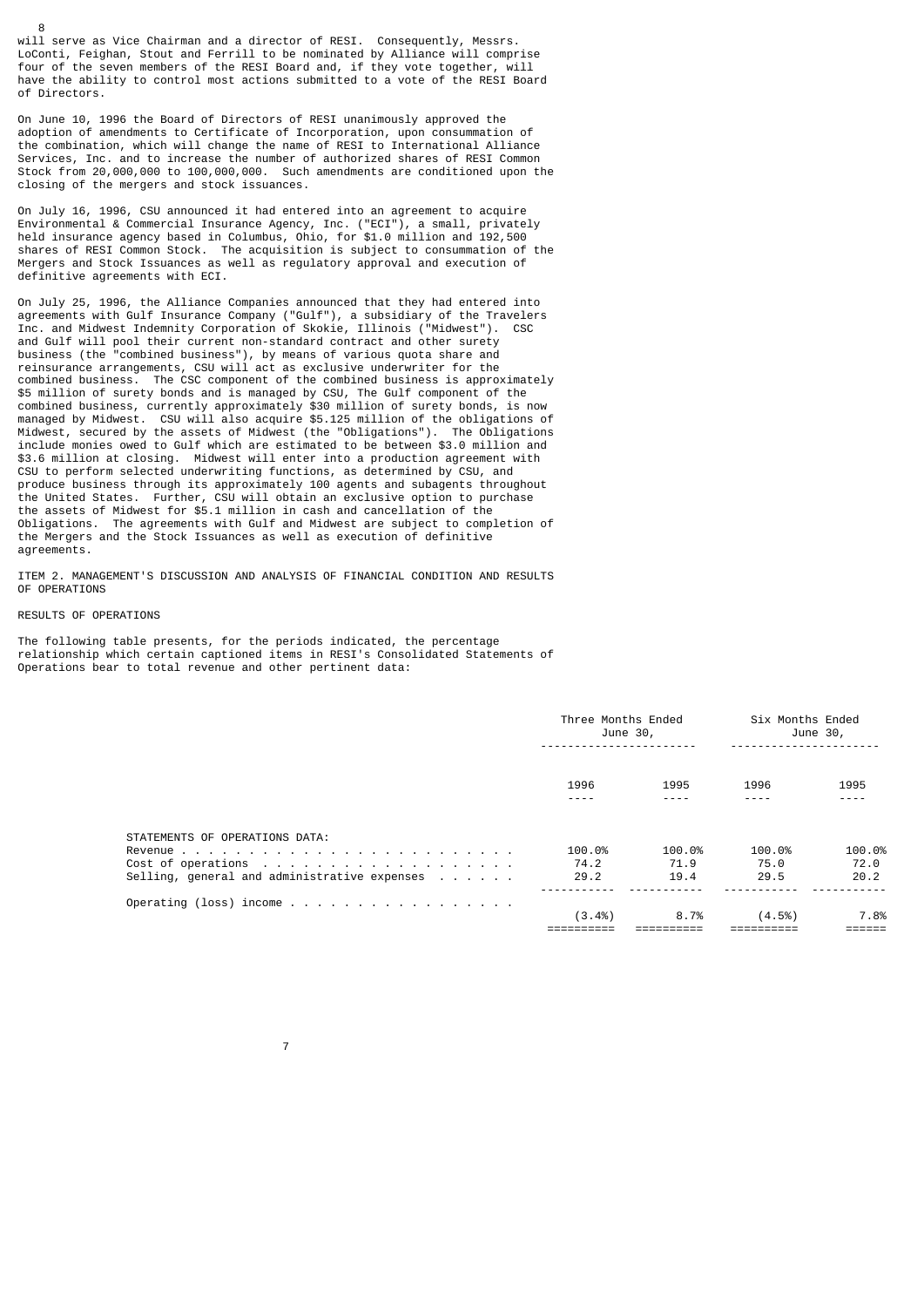#### $\alpha$ Revenue

Revenue for the second quarter of 1996 decreased \$5.2 million to \$7.8 million from \$13.0 million in the second quarter of 1995. This decrease is primarily a result of several significant remediation projects which were to begin during the quarter but were delayed due to administrative and regulatory issues. Also, the decreased demand within the hazardous waste industry due, in part, to continuing efforts by generators of hazardous waste to implement waste minimization programs and the shipment of waste by such generators directly to the ultimate disposal location, contributed to the decrease in revenues. The decrease in demand resulted in a decrease in volumes of waste serviced as well as a reduction in prices charged by RESI and consequently, lower margins. Revenue for the six months ended June 30, 1996 decreased \$9.4 million to \$15.8 million from \$25.2 million for the same period in 1995. This decrease is attributable to the severe winter conditions experienced in the first three months of 1996 and the industry factors experienced during the second quarter as expressed above. In addition, revenue for the six months ended June 30, 1996 was adversely affected by the delay in the granting of certain permit extensions and revisions at RESI's Cleveland Ohio treatment, storage and disposal facility ("TSD facility") that were anticipated to coincide with the closure of RESI's Dayton Ohio TSD facility in the fourth quarter of 1995. During June 1996 the Ohio Environmental Protection Agency ("OEPA") approved the expansion of the types of waste managed by RESI's TSD facility located in Cleveland Ohio. The remaining permit revisions are still under review by OEPA. Management expects final approval of the remaining permit revisions throughout the reminder of 1996. Failure to obtain the remaining permit revisions could continue to have a negative impact on revenues.

### Cost of Operations

Cost of operations decreased \$3.6 million, or 38.3%, to \$5.8 million in the second quarter of 1996 from \$9.4 million in the second quarter of 1995; however, as a percentage of revenue these costs increased from 74.2% to 71.9% for the second quarter of each 1996 and 1995, respectively. Cost of operations decreased 34.8% to \$11.8 million for the six months ended June 30, 1996 as<br>compared with \$18.1 million in the same six month period for 1995. This compared with  $$18.1$  million in the same six month period for 1995. increase is primarily due to the lower margins resulting from the reduction in prices and the significant portion of fixed costs associated with RESI's operations.

Selling, general and administrative expenses decreased by 8.0% to \$2.3 million in the quarter ended June 30, 1996 from \$2.5 million in the same period in 1995. As a percentage of revenue these costs were approximately 29.2% for the three months ended June 30, 1996 and 19.4% for the same period in 1995. For the six months ended June 30, 1996 Selling, General and Administrative Expenses decreased by 7.8% to \$4.7 million as compared to \$5.1 million for the first six months of 1995. The decrease for each period is a result of the Company's continued efforts to improve efficiencies and reduce costs. As a percentage of revenue these costs were approximately 29.5% and 20.2%, respectively. The increase as a percentage to revenue for each period in 1996 is the result of the decrease in revenues.

#### Interest Expense

Interest expense decreased to \$18,000 in the quarter ended June 30, 1996 from \$72,000 in the same period in 1995. This is due to the Company's repayment of debt of its Canadian subsidiaries during second quarter of 1995.

## Interest Income

Interest income increased significantly to \$313,000 in the three months ended June 30, 1996 from \$53,000 in the same period in 1995. This increase is a result of interest income of \$260,000 earned from a federal income tax refund.

## Income Taxes

The Company recorded an income tax provision of \$11,000 the three months ended June 30, 1996 and an income tax benefit of \$146,000 for the six months ended June 30, 1996, reflecting an effective tax rate of approximately 37.0%. The Company's income tax provision in the same period for 1995 was \$410,000 and \$708,000 respectively, reflecting an effective tax rate of approximately 37.0%.

#### 8 and 2012 and 2013 and 2014 and 2014 and 2014 and 2014 and 2014 and 2014 and 2014 and 2014 and 2014 and 2014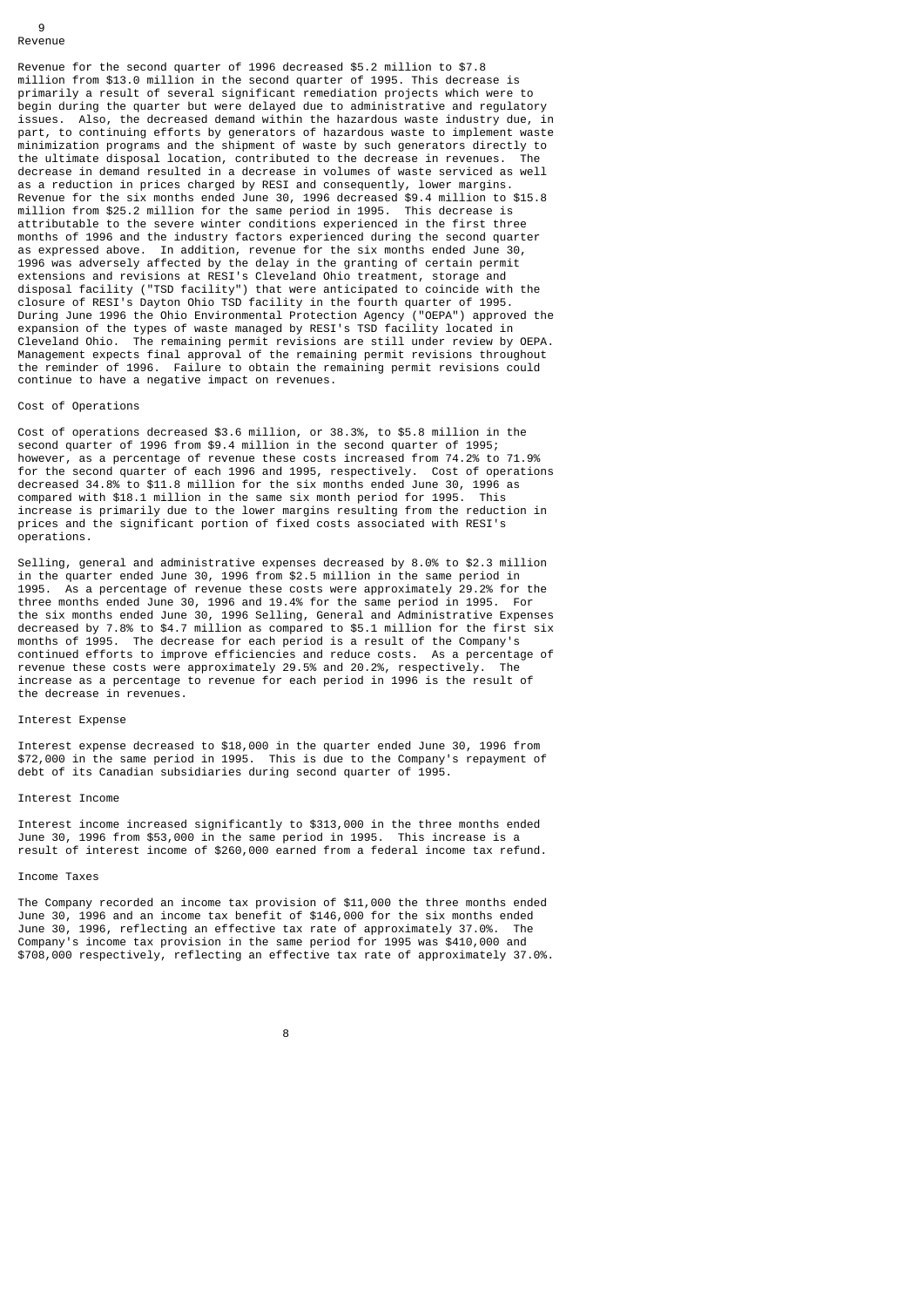## 10 LIQUIDITY AND CAPITAL RESOURCES

The Company made capital expenditures of \$1.7 million in the first six months of 1996 which included expenditures to upgrade existing waste treatment, storage and disposal ("TSD") facilities and fixed assets for normal replacement, compliance with regulations and market development. The Company anticipates that it may make up to approximately \$0.7 million in capital expenditures during the remainder of 1996 to upgrade existing TSD facilities and comply with current and proposed regulations. The Company considers its financial resources to be adequate to fund its remaining capital expenditures for 1996.

In May 1995, the Company secured a \$6.0 million credit facility with a United States commercial bank to provide the Company with additional liquidity and working capital. This facility provides for borrowings at the prime lending rate plus 0.5% or adjusted LIBOR rate plus 2.5%, which would be 8.75% and 7.95% at June 30, 1996 respectively, and will mature in 1998. Up to \$4.5 million of the credit facility is available for the issuance of standby letters of credit. At June 30, 1996 the Company had issued \$2.2 million in standby letters of credit and had no cash borrowing under the credit facility. The credit facility contains various affirmative and negative covenants which, among other things, restrict the payment of dividends and require the maintenance of certain financial ratios. Borrowings under the credit facility are secured by substantially all of the Company's U.S. based assets.

Cash flow from operations was \$1.0 million in the six months ended June 30, 1996, compared with \$3.0 million in the same period in 1995. In the first six months of 1996 and 1995, the Company made capital expenditures from cash on hand and operating cash flow. The Company anticipates that in the remainder of 1996, it will continue to fund expenditures from cash on hand and operating cash flow supplemented by borrowing under its revolving credit facility, as necessary. Management believes that the Company currently has sufficient cash and lines of credit to fund current operations and expansion thereof.

## INFLATION AND PREVAILING ECONOMIC CONDITIONS

To date, inflation has not had a significant impact on the Company's operations. The Company has no long-term fixed-price contracts and the Company believes it will be able to pass through most cost increases resulting from inflation to its customers. As discussed in Results of Operations above, in recent years the Company has been adversely affected by changes in the hazardous waste service sector in the United States and a weak economy in the Canadian market place and is unable to determine the future impact of a sustained economic downturn.

#### FOREIGN CURRENCY TRANSACTIONS

The Company is subject to the effects of Canadian currency fluctuations. The Company derives less than 20% of its revenues and operating profits from Canadian sources. There was no material effect on foreign cash balances of foreign currency translations in the first six months of 1996 and 1995.

## ACCOUNTING PRONOUNCEMENTS

9

The FASB issued SFAS No. 123 "Accounting for Stock Based Compensation" which will be effective for RESI for year end 1996. This statement allows for either the adoption of the "fair value" method of accounting for stock based compensation or the continued use of APB No. 25. The Company has opted to continue to comply with APB No. 25.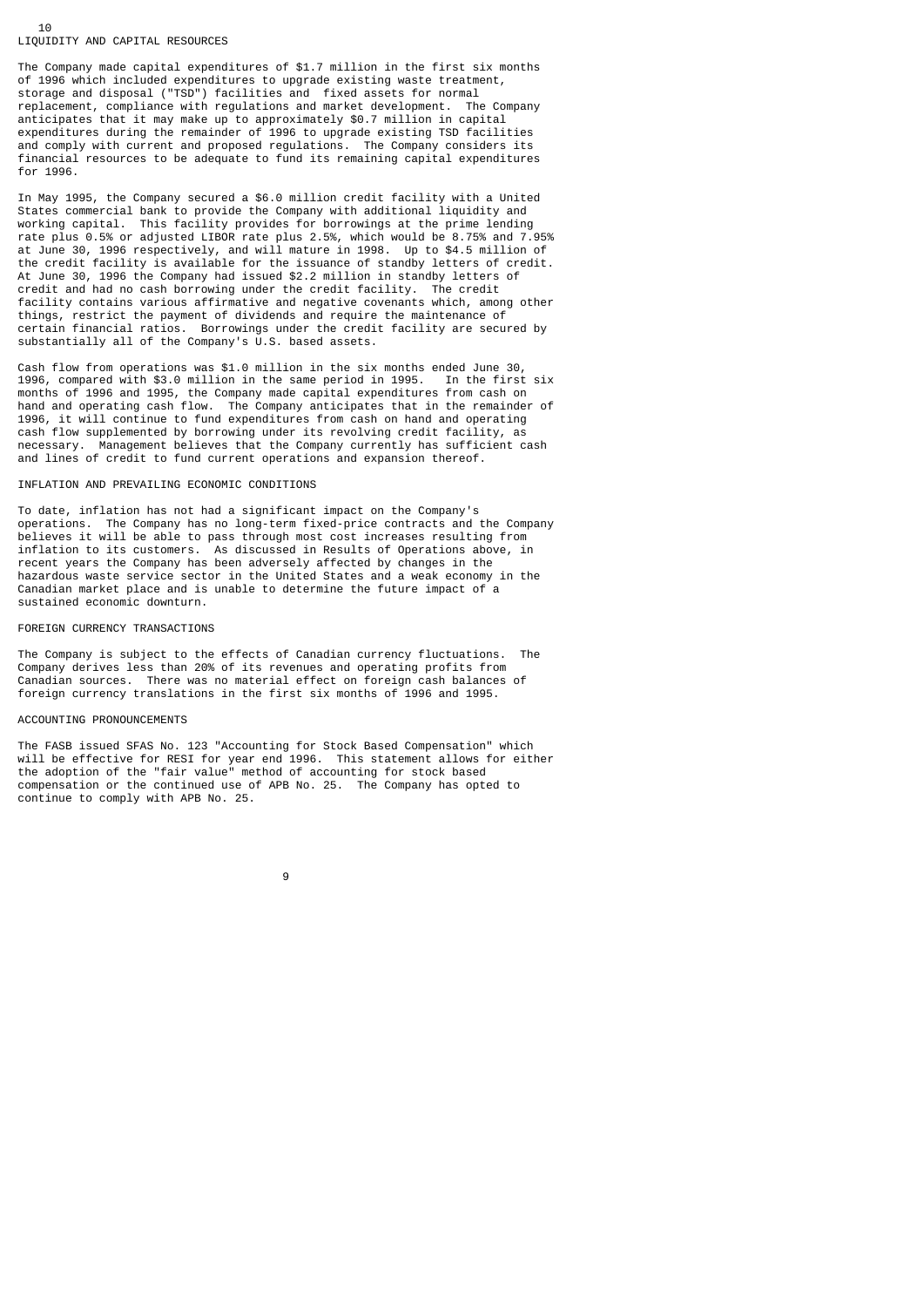| ITEM 1. LEGAL PROCEEDINGS |               |                                                             |                                                                                                                               |                  |   |
|---------------------------|---------------|-------------------------------------------------------------|-------------------------------------------------------------------------------------------------------------------------------|------------------|---|
|                           | 31, 1995.     |                                                             | Reference is made to Item 3 of the Company's Annual Report to<br>Stockholders on Form 10-K for the fiscal year ended December |                  |   |
|                           |               | ITEM 4. SUBMISSION OF MATTERS TO A VOTE OF SECURITY HOLDERS |                                                                                                                               |                  |   |
|                           | stockholders: |                                                             | At the Company's Annual Meeting of Shareholders held on May 9,<br>1996, the following matters were submitted to a vote of     |                  |   |
| 1.                        |               | of Stockholders.                                            | The election of the following individual to the Board<br>of Directors to serve until the 1999 Annual Meeting                  |                  |   |
|                           |               | Votes For                                                   | Votes Against                                                                                                                 | Broker Non-Votes |   |
|                           |               | Douglas R. Gowland                                          | 4,168,274                                                                                                                     | 451,501          | 0 |
|                           |               |                                                             |                                                                                                                               |                  |   |

 2. The ratification of the appointment of Arthur Andersen, LLP as independent auditors for the fiscal year ending December 31, 1996.

| For                           | Votes<br>Aqainst | votes<br>Abstained       | Broker<br>Non-Votes |
|-------------------------------|------------------|--------------------------|---------------------|
| ----------                    | -------------    | -----------------        | -----------------   |
| 509<br>15 <sup>o</sup><br>ᆂᇦᄼ | 202              | 103<br>$\sqrt{2}$<br>ᅮᅩᅩ |                     |

## ITEM 5. OTHER INFORMATION

 On June 7, 1996 the Board of Directors declared a two-for-one stock split of the Company's Common Stock in the form of a stock dividend payable June 30, 1996 to holders of record on June 14, 1996.

## ITEM 6. EXHIBITS AND REPORTS ON FORM 8-K

## (a) EXHIBITS

- 10.1 Agreement and plan of merger dated as of May 19, 1996, by and among RESI, CSC merger subsidiary, CSU merger subsidiary, Alliance Holding Corp., CSC and CSU (filed as Exhibit 10.1 to the Company's Report on Form 8-K dated June 10, 1996 and incorporated herein by reference).
- 10.2 Stock purchase agreement dated as of May 19, 1996, by and between RESI and H. Wayne Huizenga (filed as Exhibit 10.2 to the Company's Report on Form 8-K dated June 10, 1996 and incorporated herein by reference).
- 10.3 Stock purchase agreement dated as of May 19, 1996, by and between RESI and MGD Holdings (filed as Exhibit 10.3 to the Company's Report on Form 8-K dated June 10, 1996 and incorporated herein by reference).
- (b) REPORTS ON FORM 8-K

 During the second quarter of 1996, the Company filed the following report on Form 8-K:

> (I) A Current Report on Form 8-K dated June 10, 1996 was filed with the Securities and Exchange Commission on June 26, 1996 pursuant to Item 5.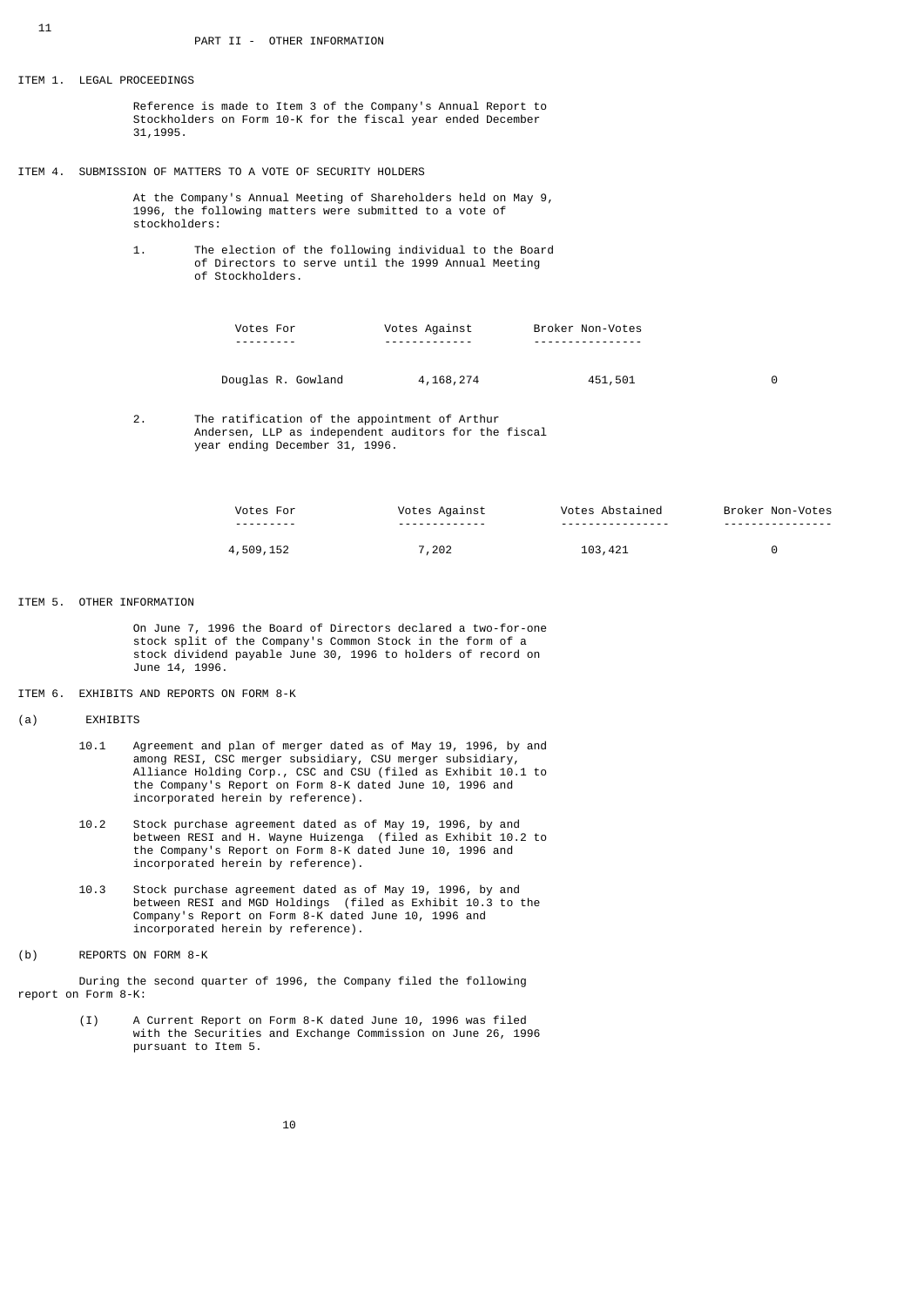# SIGNATURE

 Pursuant to the requirements of the Securities Exchange Act of 1934, the Registrant, Republic Environmental Systems, Inc., has duly caused this report to be signed on its behalf by the undersigned, thereunto duly authorized.

REPUBLIC ENVIRONMENTAL SYSTEMS, INC.

 By: /s/ MICHAEL D. SCHMIDT Michael --------------------------------------- D. Schmidt Secretary/Treasurer (As authorized Officer and Principal Accounting Officer)

August 2, 1996